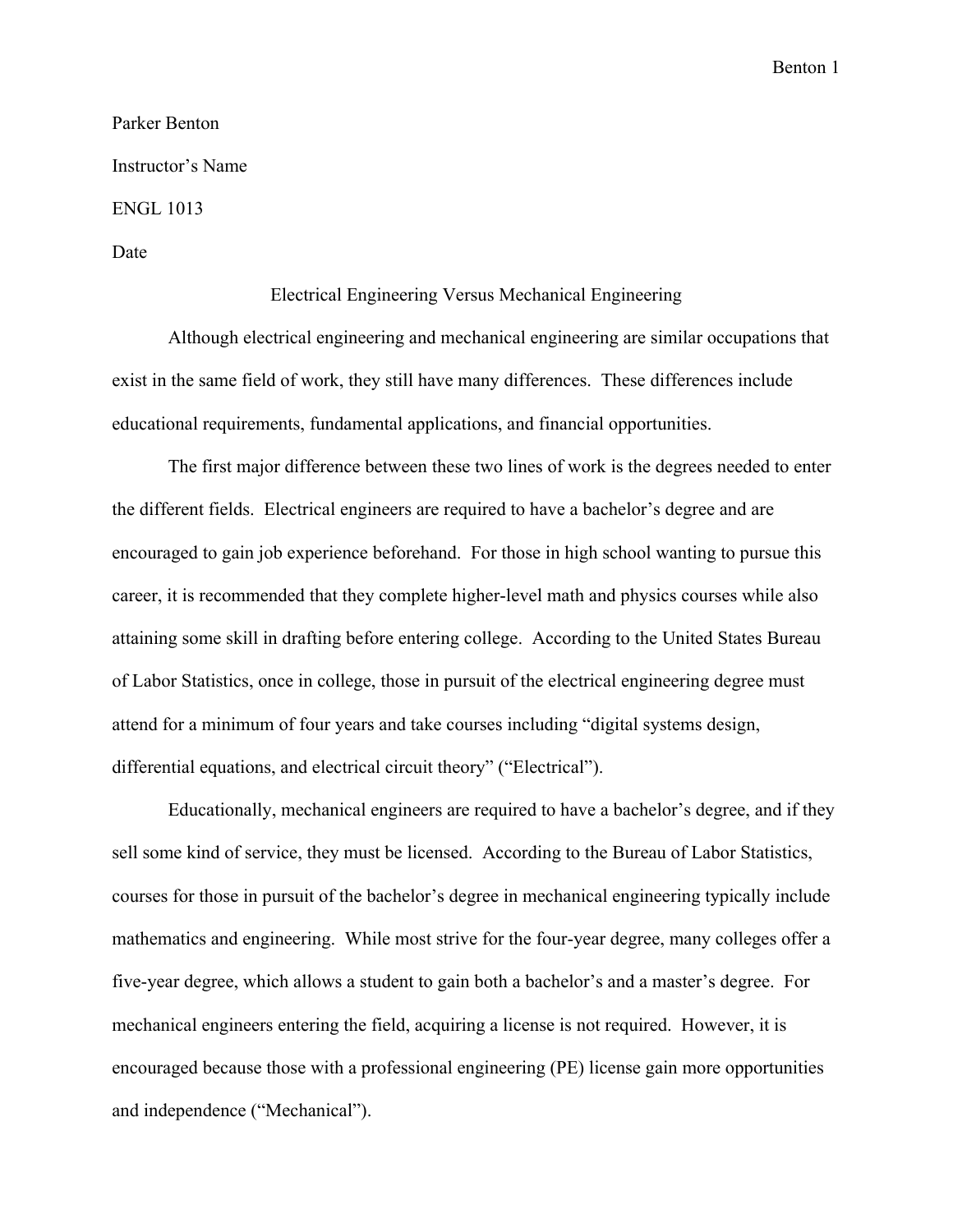Benton 2

In addition to their differences in educational requirements, electrical engineering and mechanical engineering differ in what the engineers actually accomplish in the field through their work. According to the Bureau of Labor Statistics, "Electrical engineers design, develop, test, and supervise the manufacturing of electrical equipment, such as electric motors, radar and navigation systems, communications systems, or power generation equipment." Electrical engineers typically have the duties of designing products that use electrical power, making complicated calculations, and directing the manufacture of products ("Electrical"). In short, "If it's a practical, real-world device that produces, conducts or uses electricity, in all likelihood, it was designed by an electrical engineer" (Lucas, "What Is Electrical").

In the words of the Bureau of Labor Statistics, "Mechanical engineers design, develop, build, and test mechanical and thermal sensors and devices, including tools, engines, and machines." On the job, a mechanical engineer has many duties. Some of these duties include looking at problems, seeing how to solve those problems, designing thermal or mechanical devices, and experimenting with those same devices to test for problems ("Mechanical"). In the words of an article in *The Science Teacher*, "Mechanical engineering has influenced virtually every modern product, process, and service in some way." In this article, an interview with a mechanical engineer by the name of Nate Ball quotes Ball as saying, "[Mechanical engineers] work in transportation, power generation, energy conversion, climate control, machine design, manufacturing and automation, and the control of engineering systems, subsystems, and their components" (qtd. in Sullivan 74). The Bureau of Labor Statistics said that since people who work in this field have all these duties, mechanical engineering is known for being "one of the broadest engineering fields" ("Mechanical"). In other works, according to Fu Foundation School of Engineering and Applied Science at Columbia University, "Mechanical engineering deals with anything that moves" (qtd. in Lucas, "What Is Mechanical").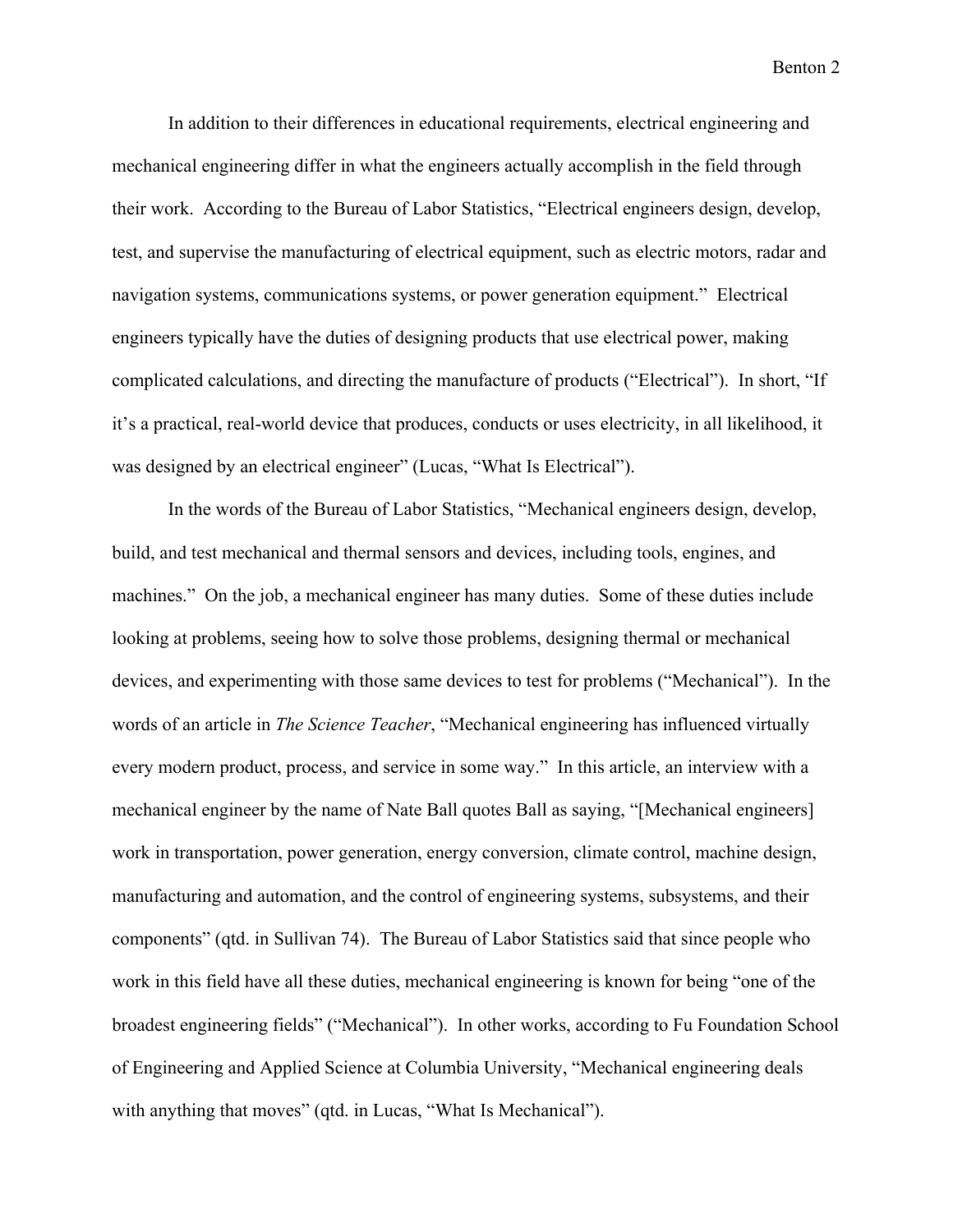Benton 3

Along with their differences in what they do, electrical engineering and mechanical engineering differ in their financial opportunities. According to the data from the Bureau of Labor Statistics, the average annual salary for an electrical engineer in the United States was \$95,060 in May 2017. The top 10 percent in this field earned more than \$150,340 a year. From 2016 to 2026, the employment of electrical engineers as a whole is expected to grow 7 percent, which is said to be as fast as the average growth rate ("Electrical"). According to a news article from the *Knight Ridder Tribune Business News*, electrical engineers earned "an average salary of \$73,930 in the Roanoke Metropolitan Statistical area" in May 2003. The author wrote that this is the highest salary locally compared to any other engineering fields (Kincaid).

Mechanical engineers in 2017 averaged an annual wage of \$85,880 a year. The top 10 percent of this statistic earned more than \$133,900 a year. The overall employment of this line of work is projected to grow 9 percent from the year 2016 to 2026. This is said to be about the average growth rate of most jobs. The Bureau of Labor Statistics stated that "Mechanical engineers are projected to experience faster than average growth in engineering services as companies continue to contract work from these firms." The Bureau of Labor Statistics also wrote that these engineers will continue to work in many manufacturing industries ("Mechanical").

In conclusion, electrical engineering and mechanical engineering differ in many ways. This includes their difference in the kind of schooling they need, the things they do in their field of work, the amount of money they can earn, and the jobs available to them.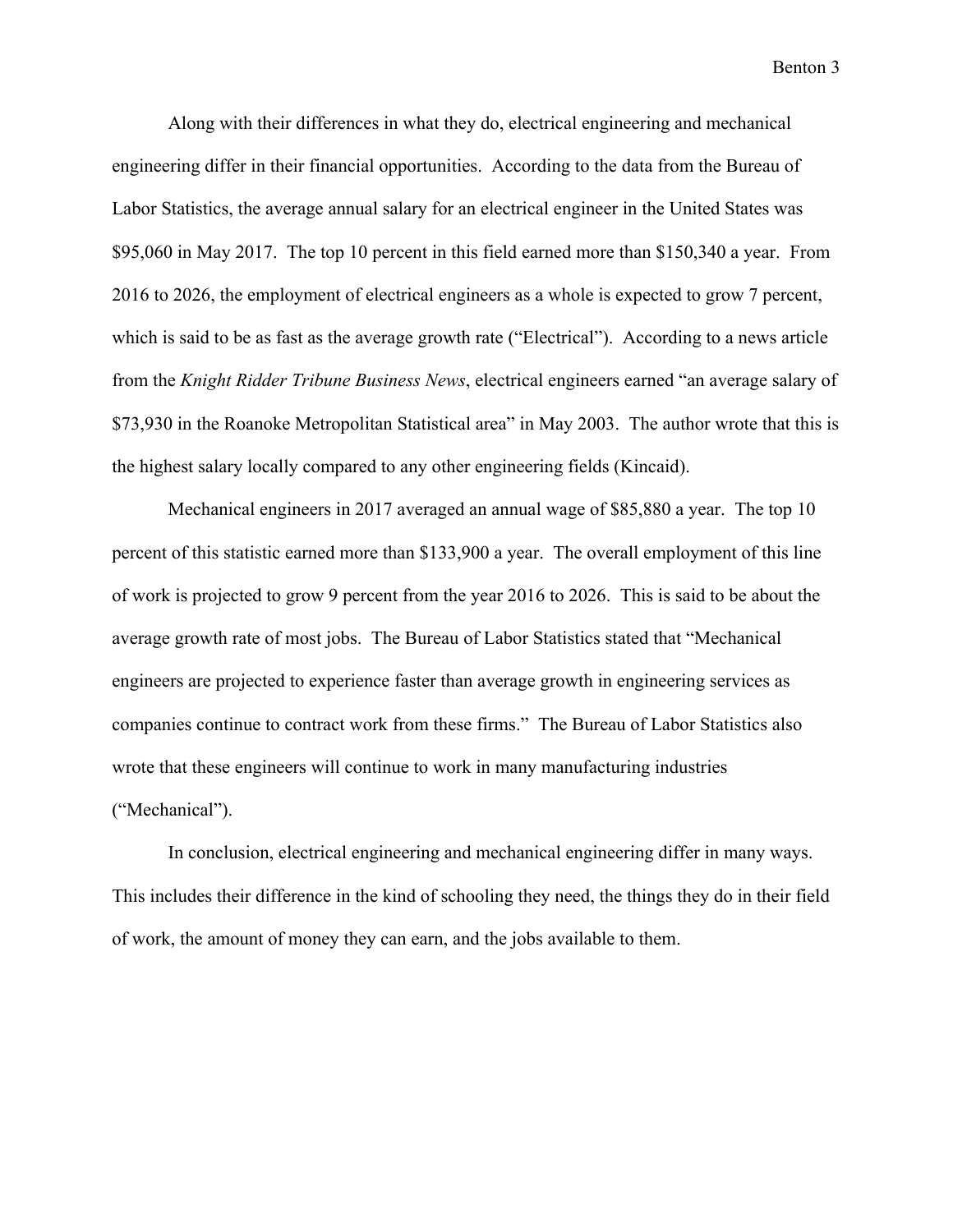## Works Cited

- Kincaid, Jenny. "Electrical Engineering Still a Hot Field, Virginia Professionals Say." *Knight Ridder Tribune Business News*, 03 Sept. 2004, *Proquest*, search.proquest.com/ printviewfile?accountid=8364.
- Lucas, Jim. "What Is Electrical Engineering?" *LiveScience*, 26 Aug. 2014, www.livescience. com/47571-electrical-engineering.html.
- ---. "What Is Mechanical Engineering?" *LiveScience*, 26 Aug. 2014, www.livescience. com/47571-mechanical-engineering.html.
- United States, Bureau of Labor Statistics. "Electrical and Electronics Engineers." *Occupational Outlook Handbook*. 13 Apr. 2018, www.bls.gov/ooh/architecture-and-engineering/ electrical-and-electronics-engineer.htm.
- ---. "Mechanical Engineers." *Occupational Outlook Handbook*. 13 Apr. 2018, www.bls.gov/ ooh/architecture-and-engineering/mechanical-engineers.htm.
- Sullivan, Megan. "Mechanical Engineer." *The Science Teacher*, vol. 78, no. 8, Nov. 2011, pp. 74-75. *Proquest*, search.proquest.com/printviewfile?accountid=8364.